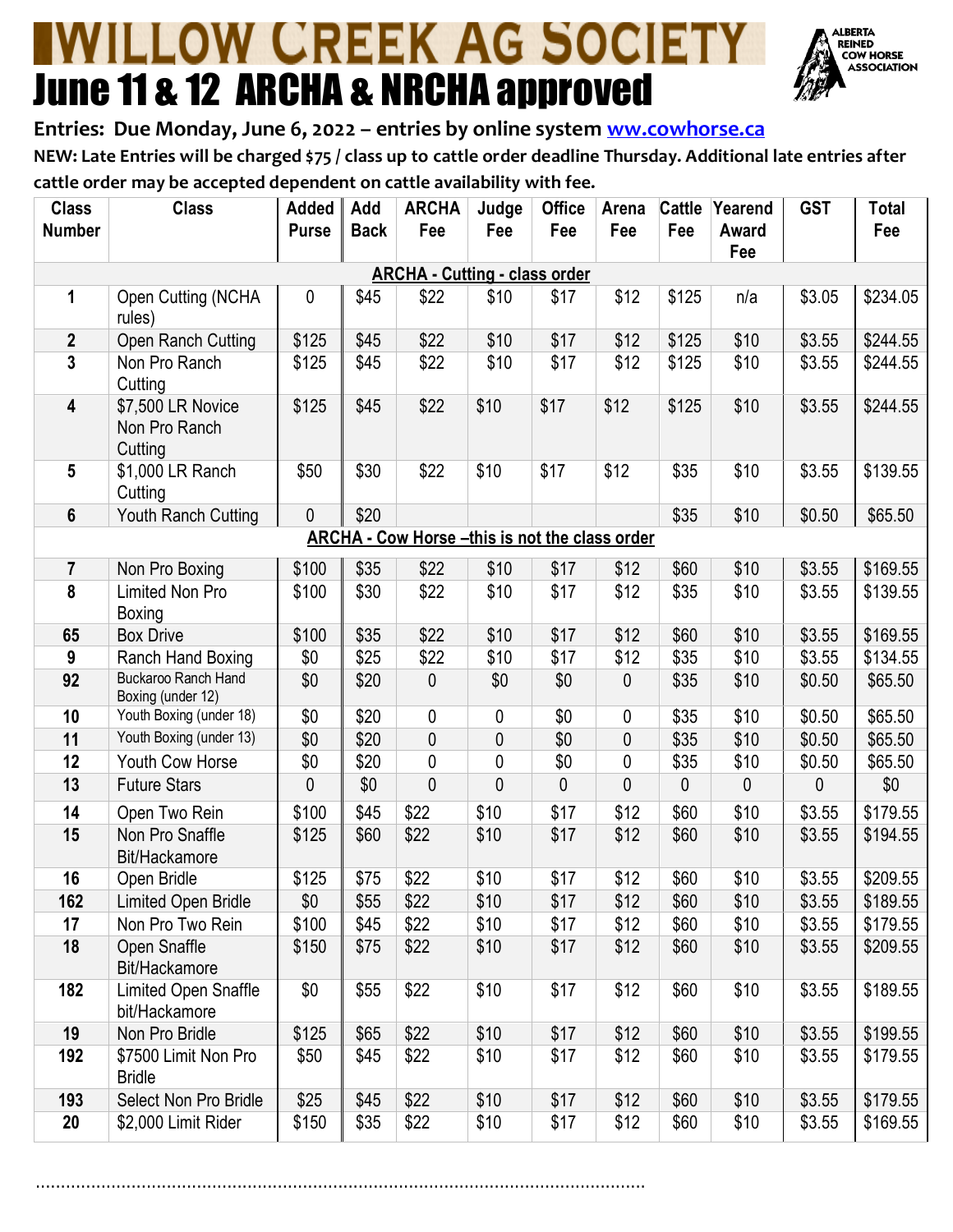# June 11 & 12 ARCHA & NRCHA approved

**Entries: Due Monday, June 6, 2022 – entries by online system [www.cowhorse.ca](http://www.cowhorse.ca/)**

**NEW: Late Entries will be charged \$75 / class up to cattle order deadline Thursday. Additional late entries after cattle order may be accepted dependent on cattle availability with fee.**

**NRCHA Approved classes – If you are entered in corresponding ARCHA class and would also like to participate in NRCHA class, the NRCHA fee is an add on to ARCHA fee**

| <b>Class</b><br><b>Number</b> | <b>Class</b>                                                    | Added<br>Purse<br>each day | Add<br><b>Back</b> | Judge/<br>Office | <b>NRCHA</b><br>Fee | <b>Total NRCHA</b><br>Class fee<br>added to<br><b>ARCHA</b> fee | <b>GST</b> | Total<br>ARCHA&<br>NRCHA fee |
|-------------------------------|-----------------------------------------------------------------|----------------------------|--------------------|------------------|---------------------|-----------------------------------------------------------------|------------|------------------------------|
| 72                            | Non Pro Boxing                                                  | \$100                      | \$50               | \$20.00          | \$10.00             | \$80.00                                                         | \$1.00     | \$250.55                     |
| 73                            | Intermediate Non<br>Pro Boxing                                  | 0                          | \$50               | \$20.00          | \$10.00             | \$80.00                                                         | \$1.00     | \$250.55                     |
| 74                            | Select Non Pro<br>Boxing (must be<br>entered in 72, 73 or 82)   | $\mathbf 0$                | \$50               | \$20.00          | \$10.00             | \$80.00                                                         | \$1.00     | \$81.00 plus<br>class fee    |
| 82                            | <b>Limited Non Pro</b><br>Boxing                                | $\mathbf 0$                | \$50               | \$20.00          | \$10.00             | \$80.00                                                         | \$1.00     | \$220.55                     |
| <b>TBD</b>                    | <b>Box Drive</b>                                                | 0                          | \$50               | \$20.00          | \$10.00             | \$80.00                                                         | \$1.00     | \$250.55                     |
| 102                           | Youth Boxing (under<br>18)                                      | \$0                        | \$35               | \$10.00          | \$10.00             | \$55.00                                                         | \$1.00     | \$121.50                     |
| 112                           | Youth Boxing (13 and<br>under)*                                 | \$0                        | \$25               | 0                | \$10.00             | \$35.00                                                         | \$0.00     | \$65.50                      |
| 122                           | Youth Cow Horse                                                 | \$0                        | \$35               | \$10.00          | \$10.00             | \$55.00                                                         | \$1.00     | \$121.50                     |
| 123                           | Youth Cow Horse<br>13 and under*                                | 0                          | \$25               | \$0              | \$10.00             | \$35.00                                                         | 0          | \$65.5                       |
| 142                           | Open Two Rein                                                   | \$100                      | \$50               | \$20.00          | \$10.00             | \$80.00                                                         | \$1.00     | \$260.55                     |
| 152                           | Non Pro<br>Hackamore                                            |                            | \$50               | \$20.00          | \$10.00             | \$80.00                                                         | \$1.00     | \$275.55                     |
| 163                           | Open Bridle                                                     | \$250                      | \$75               | \$20.00          | \$10.00             | \$80.00                                                         | \$1.00     | \$290.55                     |
| 164                           | <b>Limited Open</b><br><b>Bridle</b>                            | 0                          | \$55               | \$20.00          | \$10.00             | \$80.00                                                         | \$1.00     | \$270.55                     |
| 165                           | Intermediate<br>Open Bridle (must<br>be entered in 163)         | $\overline{0}$             | \$50               | \$20.00          | \$10.00             | \$80.00                                                         | \$1.00     | \$81.00 plus<br>class fee    |
| 172                           | Non Pro Two<br>Rein                                             | \$100                      | \$50               | \$20.00          | \$10.00             | \$80.00                                                         | \$1.00     | \$260.55                     |
| 183                           | Open Hackamore                                                  | \$250                      | \$50               | \$20.00          | \$10.00             | \$80.00                                                         | \$1.00     | \$290.55                     |
| 184                           | Limited Open<br>Hackamore                                       | \$0                        | \$55               | \$20.00          | \$10.00             | \$80.00                                                         | \$1.00     | \$270.55                     |
| 185                           | Intermediate<br>Open Hack (must be<br>entered in 183)           |                            | \$50               | \$20.00          | \$10.00             | \$80.00                                                         | \$1.00     | \$81.00 plus<br>class fee    |
| 194                           | Non Pro Bridle                                                  | \$100                      | \$65               | \$20.00          | \$10.00             | \$80.00                                                         | \$1.00     | \$280.55                     |
| 195                           | Limited Non Pro<br><b>Bridle</b>                                | \$100                      | \$45               | \$20.00          | \$10.00             | \$80.00                                                         | \$1.00     | \$260.55                     |
| 196                           | Select Non Pro<br>Bridle (must be entered<br>in 194,195 or 197) | \$0                        | \$50               | \$20.00          | \$10.00             | \$80.00                                                         | \$1.00     | \$81.00 plus<br>class fee    |
| 197                           | Intermediate Non<br>Pro Bridle                                  |                            | \$50               | \$20.00          | \$10.00             | \$80.00                                                         | \$1.00     | \$260.55                     |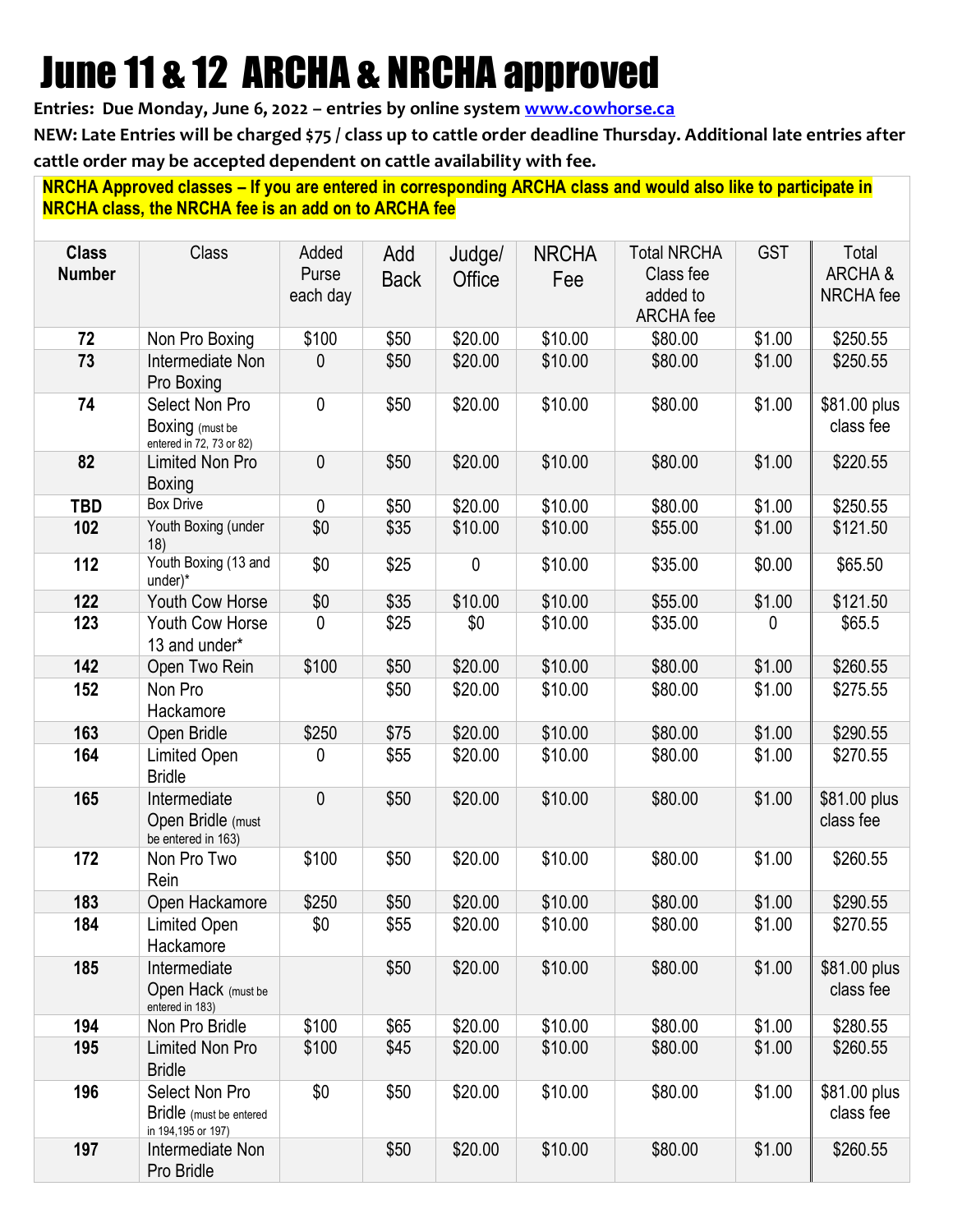**Note for Limited Non Pro Boxing: If you have earned out of ARCHA Limited NP Boxing but still quality for NRCHA \$1KLR, you enter ARCHA Non Pro Boxing (Class 7) and NRCHA Limited Non Pro Boxing. Youth 13 and under classes - Must also be entered in 102 or 122 – pay one cattle fee**

## June 11 & 12 ARCHA & NRCHA approved

**Entries: Due Monday, June 6, 2022– entries by online system [www.cowhorse.ca](http://www.cowhorse.ca/)**

**NEW: Late Entries will be charged \$75 / class up to cattle order deadline Thursday. Additional late entries after cattle order may be accepted dependent on cattle availability with fee.**

| <b>Class Fee is as follows:</b> | NRCHA Approved classes – If you only want to participate in NRCHA class but NOT the ARCHA club class, NRCHA |                            |                    |                                      |                     |            |                                                                             |
|---------------------------------|-------------------------------------------------------------------------------------------------------------|----------------------------|--------------------|--------------------------------------|---------------------|------------|-----------------------------------------------------------------------------|
| <b>Class</b><br><b>Number</b>   | Class                                                                                                       | Added<br>Purse<br>each day | Add<br><b>Back</b> | Office/<br>Judge/<br>Arena<br>Cattle | <b>NRCHA</b><br>Fee | <b>GST</b> | <b>Total NRCHA</b><br>Class fee (if not<br>cross entered in<br>ARCHA class) |
| 72                              | Non Pro Boxing                                                                                              | \$100                      | \$50               | \$132                                | \$10                | \$3.65     | \$195.65                                                                    |
| 73                              | Intermediate Non<br>Pro Boxing                                                                              | 0                          | \$50               | \$132                                | \$10                | \$3.65     | \$195.65                                                                    |
| 74                              | Select Non Pro<br>Boxing (must be entered<br>in 72, 73 or 82)                                               | 0                          | \$50               | \$22                                 | \$10                | \$1.00     | \$83.00                                                                     |
| 82                              | <b>Limited Non Pro</b><br>Boxing                                                                            | 0                          | \$50               | \$104                                | \$10                | \$2.25     | \$166.25                                                                    |
| <b>TBC</b>                      | <b>Box Drive</b>                                                                                            | 0                          | \$50               | \$132                                | \$10                | \$3.65     | \$195.65                                                                    |
| 102                             | Youth Boxing (under<br>18)                                                                                  | \$0                        | \$35               | \$47                                 | \$10                | \$2.25     | \$94.25                                                                     |
| 112                             | Youth Boxing (13 and<br>$under)$ *                                                                          | \$0                        | \$25               | \$2                                  | \$10                | \$0.55     | \$37.55                                                                     |
| 122                             | Youth Cow Horse                                                                                             | \$0                        | \$35               | \$47                                 | \$10                | \$2.25     | \$94.25                                                                     |
| 123                             | Youth Cow Horse<br>13 and under*                                                                            | 0                          | \$25               | \$2                                  | \$10                | \$0.55     | \$37.55                                                                     |
| 142                             | Open Two Rein                                                                                               | \$100                      | \$50               | \$132                                | \$10                | \$3.65     | \$195.65                                                                    |
| 152                             | Non Pro<br>Hackamore                                                                                        |                            | \$50               | \$132                                | \$10                | \$3.65     | \$195.65                                                                    |
| 163                             | Open Bridle                                                                                                 | \$250                      | \$75               | \$132                                | \$10                | \$3.65     | \$220.65                                                                    |
| 164                             | Limited Open Bridle                                                                                         |                            | \$55               | \$132                                | \$10                | \$3.65     | \$200.65                                                                    |
| 165                             | Intermediate Open<br>Bridle (must be entered<br>in 163)                                                     |                            | \$50               | \$22                                 | \$10                | \$1.00     | \$83.00                                                                     |
| 172                             | Non Pro Two Rein                                                                                            | \$100                      | \$50               | \$132                                | \$10                | \$3.65     | \$195.65                                                                    |
| 183                             | Open Hackamore                                                                                              | \$250                      | \$50               | \$132                                | \$10                | \$3.65     | \$195.65                                                                    |
| 184                             | Limited Open<br>Hackamore                                                                                   | \$0                        | \$55               | \$132                                | \$10                | \$3.65     | \$200.65                                                                    |
| 185                             | Intermediate Open<br>Hack (must be entered in<br>183)                                                       |                            | \$50               | \$22                                 | \$10                | \$1.00     | \$83.00                                                                     |
| 194                             | Non Pro Bridle                                                                                              | \$100                      | \$65               | \$132                                | \$10                | \$3.65     | \$210.65                                                                    |
| 195                             | <b>Limited Non Pro</b><br><b>Bridle</b>                                                                     | \$100                      | \$45               | \$132                                | \$10                | \$3.65     | \$190.65                                                                    |
| 196                             | Select Non Pro<br>Bridle (must be entered in<br>194,195 or 197)                                             | \$0                        | \$50               | \$22                                 | \$10                | \$1.00     | \$83.00                                                                     |
| 197                             | Intermediate Non<br>Pro Bridle                                                                              |                            | \$50               | \$132                                | \$10                | \$3.65     | \$195.65                                                                    |